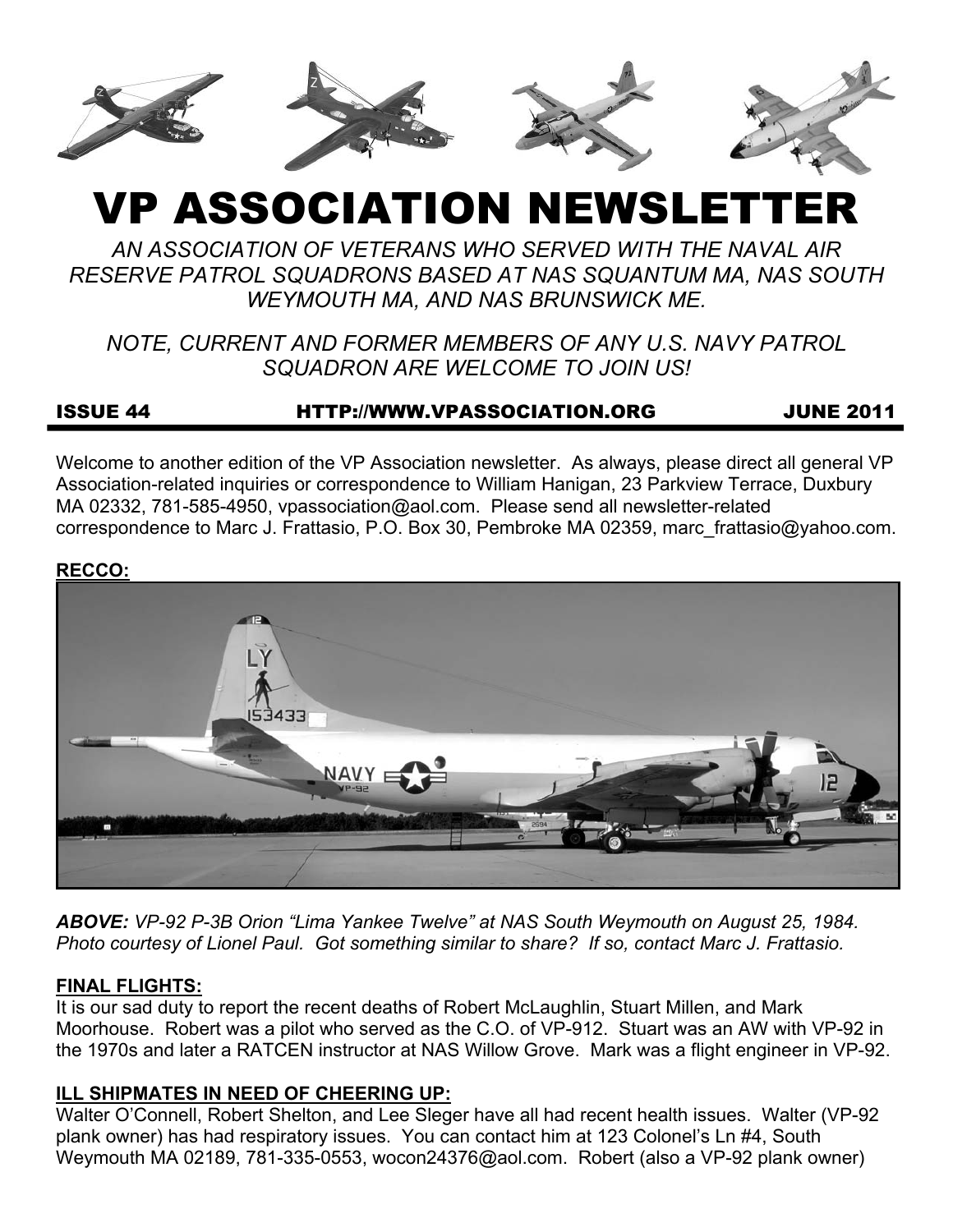had a stroke. You can contact him at 34 Gibson St, Malden MA 02148, 781-321-3356, maryshelton@mac.com. Lee (VP-913) had a heart attack. You can contact him at 549 Lowell St, Wakefield MA 01880, lsleger1@verizon.net, 781-245-5275. In addition, Francis MacIntire (Squantum and South Weymouth stationkeeper on VP-VR line) is still very sick and basically stuck home as indicated in previous issues of the newsletter. Cards and calls would be appreciated by all four men.

# **THE ANNUAL REUNION:**

The VP Association's annual reunion banquet will be held at the Officer's Club at Hanscom AFB in Bedford, MA on Saturday September  $17<sup>th</sup>$  from 1200 to 1700. The banquet, which will be buffet style once again, costs \$40 per person and a mail-in reservation form is on the last page of this newsletter.

Attendance is limited, reservations are required in advance, and will be taken on a first-come first served basis. Tickets will not be sold at the door. Please mail your reservation in as soon as you can to prevent possible disappointment and so we can tell the caterer how many people to expect. Note, although dress is officially CASUAL for the reunion, in honor of the Centennial of Naval Aviation (CONA) being celebrated by the Navy throughout 2011 we are STRONGLY ENCOURAGING all veterans and current military to wear a uniform (whatever you have) or flight suit this year if possible!

Hanscom AFB requires a military ID, active or retired, to be presented to the gate guards for entry under normal circumstances. If you do not have a military ID be sure to indicate this on the banquet reservation order form so your name can be added to the base's security access list for the reunion. All persons without a military ID will have to enter the base at the civilian gate, not the Hartwell gate. If you have any questions about this contact Bill Hanigan at 781-585-4950 or vpassociation@aol.com.

Anyone who wants to stay overnight should contact Hanscom AFB directly at 1-888-235-6343 for information regarding accommodations on the base or in the local area. Please try to get the word out about the reunion to as many of your old Squantum/SoWey/Brunswick reserve patrol squadron friends as possible. Don't assume that every former shipmate you're in contact with is affiliated with or aware of the VP Association. Guests, military or civilian, are also welcome to attend the reunion.

Our guest speaker will be former VP-92 flight surgeon CAPT Gerald "Doc" Hayes. Tables will be available in a room adjacent to the banquet hall for displays of any memorabilia that you may wish to bring. If you have photos, cruise books, patches, caps, NATOPS manuals, or any other interesting memorabilia that you'd like to show off please bring it with you. Your newsletter editor will be bringing a portable scanner to the reunion. If you have any NAS Squantum, NAS South Weymouth, or NAS Brunswick-related photographs or slides please bring them to the reunion so they can be scanned for possible future use in the newsletter.

## **ADMIN FUND DONATIONS:**

The VP Association has no dues. Voluntary contributions are always welcome to help defray the cost of printing and mailing newsletters to shipmates without e-mail. We'd like to thank Philip Baker, Andre Castellano, Joseph Dias, Marty Diller, Jim Fitzgerald, Marc Frattasio (via Lulu Press and patch sales), George Griffin, and Frank Wall for their recent contributions to the administration fund.

## **SPEAKING OF THE COST OF PRINTING AND MAILING NEWSLETTERS…**

If you use e-mail and are getting a paper copy of the newsletter via the USPS then we don't have your e-mail address. Please contact Bill Hanigan and get him your e-mail address so we can send your newsletter by e-mail. Remember, we have no dues and have to limit our expenses to do so.

## **LOST CONTACT:**

Please let Bill Hanigan know whenever your street or e-mail address changes.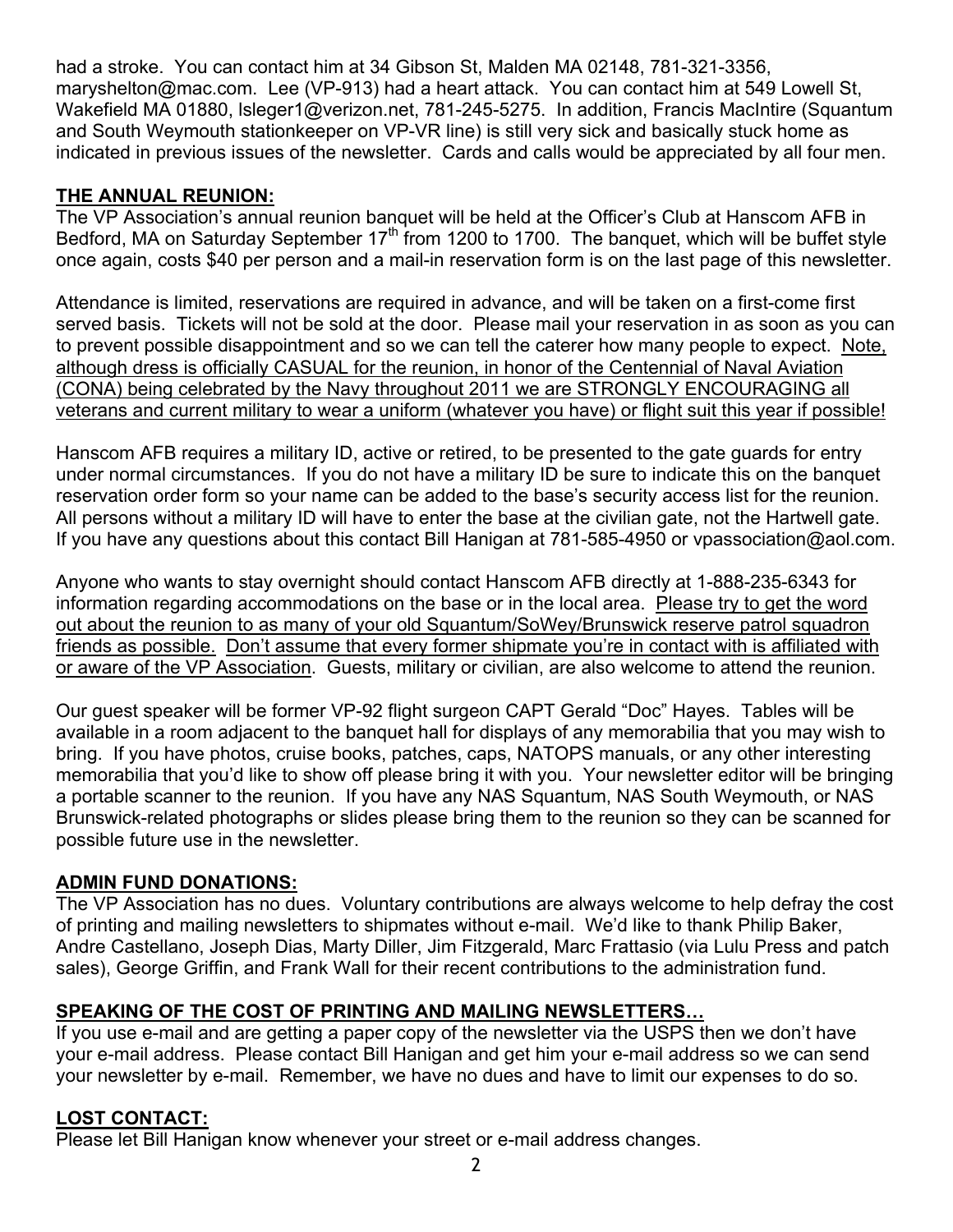# **RECENT CHANGES OF ADDRESS:**

Please note a new e-mail address for Fred Fitch at thefitchs@ymail.com.

#### **NEW MEMBERS:**

Richard Fite 13722 Springstone Drive Clifton, VA 20124 703-825-7891 Richard.fite@ndu.edu VP-30, VP-44, VP-45

Roy Schutte 1342 Green Mist Drive Fenton, Missouri 63026 314 477-8596 rsuscga315@sbcglobal.net Malcolm LeCompte 211 Smith Drive Camden, NC 27921 252-331-7905 malecompte@astrovision.com VP-4046, VP-90, VP-92, VP-93

Richard Stanton Margaret Road Milton, MA 02186 stantonthebookeeper@comcast.net NAS South Weymouth OPCON

Ed MacFawn 915 shoreline Dr W #131 Sunset Beach, NC 28468 edmacfawn@atmc.net

Edward A. McDonough 49 Mast Lane Yarmouth, ME 04096 jashry@maine.rr.com VP-17

# **STEVE O'DONOGHUE SELECTED FOR AWCS:**

Steve "Odie" O'Donoghue, formerly of VP-92, stuck with the USNR after the squadron shut down in 2007 and was recently selected for promotion to Senior Chief Naval Aircrewman Operator (AWCS).

## **RICK SMEDBERG'S SON PETE IN IRAQ:**

Army 1st Lt Pete Smedberg, son of VP-92 pilot Rick Smedberg, departed for Afghanistan on March 4th for an eleven-month tour of duty. Pete is assigned to the 3rd Special Forces Group 3rd Battalion Company A. In addition to his duties as the battalion Chemical Officer he will be in charge of security for Camp Montrone, the Special Forces camp located at Bagram Airbase outside Kabol. Here's Rick, Pete, and Barbara Smedberg on the occasion of Pete's departure to the war zone.



# **A NOTE FROM JERRY LACH, Formerly An AWC With VP-93 And VP-92:**

I was pleasantly surprised by your December 2010 VP Association Newsletter coverage of our former VP-93 P-3B (BuNo 152748 LH02) located at the Selfridge Military Air Museum in Mt Clemens, Michigan. Some folks might find it interesting how this Mighty Hunter ended up in the museum.

When VP-93 was decommissioned by BRAC in 1994 the aircraft was moved into the existing museum. Unfortunately the interior was stripped of almost all parts. She sat for a few years and was maintained by a small number of the VP-93 Alumni Association, mainly Jesse Archibald, Charlie Doran and Bob Hudson. Slowly the word was put out that the museum was looking for all interior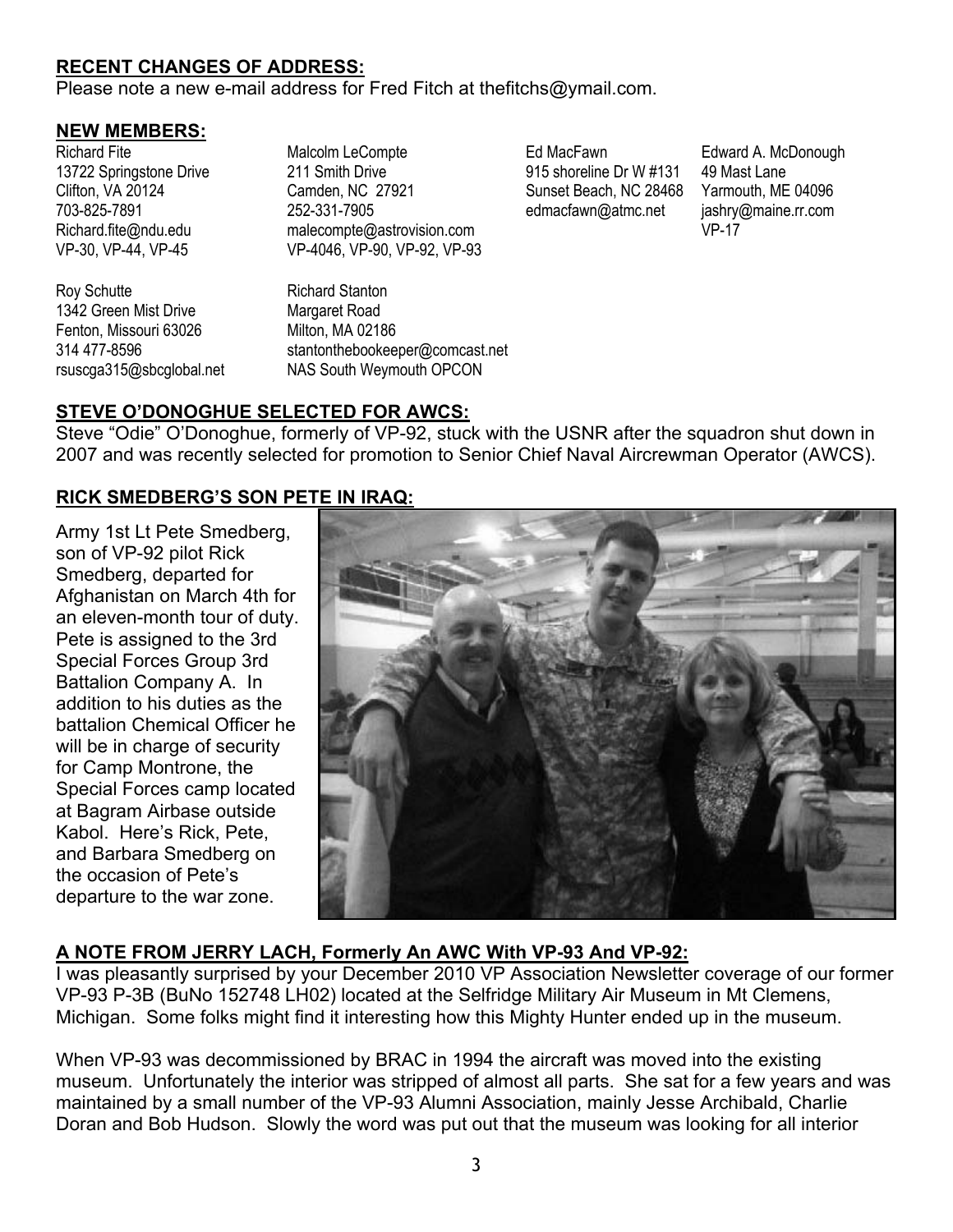equipment for LH02 with the intent to return her to the state she would have been while in service. Once the interior was restored the plan was to open her for museum visitors. As more and more of the VP-93 Alumni Association members retired/found more time the folks working on the restoration gradually grew to a sizable volunteer work force. Typical for VP sailors we were very successful in 'passing the word' to many shipmates located at other locations that we needed interior equipment. The pieces and parts started to show up. Examples were seats from the VP-94 Gate Guard at NAS New Orleans and many miscellaneous parts from a San Diego Air Museum RP-3A that was to be scrapped. A side note; even though we tried we were never able to obtain any equipment from AMARC, the legendary "bone yard" at Davis-Monthan AFB, AZ. Currently LH02's interior is 98% complete. It would take a real P-3B 'expert' to detect missing items. Note; all part "transfers" were communicated to NAS Pensacola as they still "own" the aircraft and its equipment.

Then there is the exterior of LH02. As she is in outside static display our Michigan winters (and hot summers) take a toll on her paint. Our volunteers have painted LH02 twice since 1994. In discussions with NAS Pensacola, after a good hand washing (not pressure washing) we used latex paint applied with rollers. The second time we used a high volume/low pressure paint sprayer. It will be interesting to see how the sprayed-on paint lasts. Once painted the detail of applying the squadron numbers, national insignia, Bureau number, NAVY, etc was completed. We have used vinyl stencils and paint-on stencils with mixed results. We found painted-on stencils to work the best.

After VP-93 was decommissioned in 1994 we organized the VP-93 Alumni Association, which is led by former VP-93 C.O. Captain Howard Rundell. The Association is open to anyone interested in VP aviation and there is no cost to join. We meet at 1900 hours the first Thursday of each quarter (i.e.; March, June, etc) at the museum. We have a Fall Muster in December (all hands reunion) and have an August picnic and golf outing. The picnic is held right next to LH02. Unquestionably LH02 is the center of our VP-93 Association, it is a force that keeps VP-93's memory alive.

Now for the Selfridge Air Museum. The Executive Director of the museum is retired LtCol L. Nigro. I can't stress enough his FULL support of our VP-93 Association. The museum has two large buildings housing many artifacts and a full size reproduction of a WWI Spad. It also has about 35 aircraft outside in an air park. The Museum is open weekends starting the first of April and ends the last day in October. Hours are 1200 to 1630 and there is a nominal entrance fee. VP'ers conduct tours of LH02 almost every weekend. Arrangements can be made for tours on weekdays with some notice.

It is our understanding that LH02 is the **ONLY P-3** in existence that is open to the public. We enjoy giving tours and would welcome anyone interested in P-3's to come by and visit us. I coordinate the maintenance/up keep as well as tour guide schedules so you can contact me at ss1jsl@comcast.net, or visit the VP-93 and Selfridge Military Air Museum web sites. Since retiring from VP-92 I have participated in a couple of VP-92 activities; the retirement of AEC Paul 'Sweet Pee' Alshire, Senior Chief Fred Cantu's retirement (I flew with Fred when he was a young VP-93 IFT) and the sad decommissioning of VP-92. I would like to attend more VP-92 activities but the distance usually precludes it.

## **VP ASSOCIATION MEMBERS AT THE 2011 MPRF HERITAGE CELEBRATION:**

VP Association members Al Firnrohr, Jim Fitzgerald, Marc Frattasio, Bob Kawalewski, Sean O'Neill, and Ed Sabatini went to NAS Jacksonville, FL during the first week of April to attend a special Centennial of Naval Aviation (CoNA) event called the 2011 Maritime Patrol and Reconnaissance Heritage Celebration. Among the many special events held between Monday the  $4<sup>th</sup>$  and Wednesday the  $6<sup>th</sup>$  was a "Flight Suit Dinner" conducted on Tuesday night in one of the older hangars on the base. All active, reserve, and retired military attendees were encouraged to wear flight suits or uniforms. The VP Association attendees did, some borrowing a flight suit from a friend or buying one.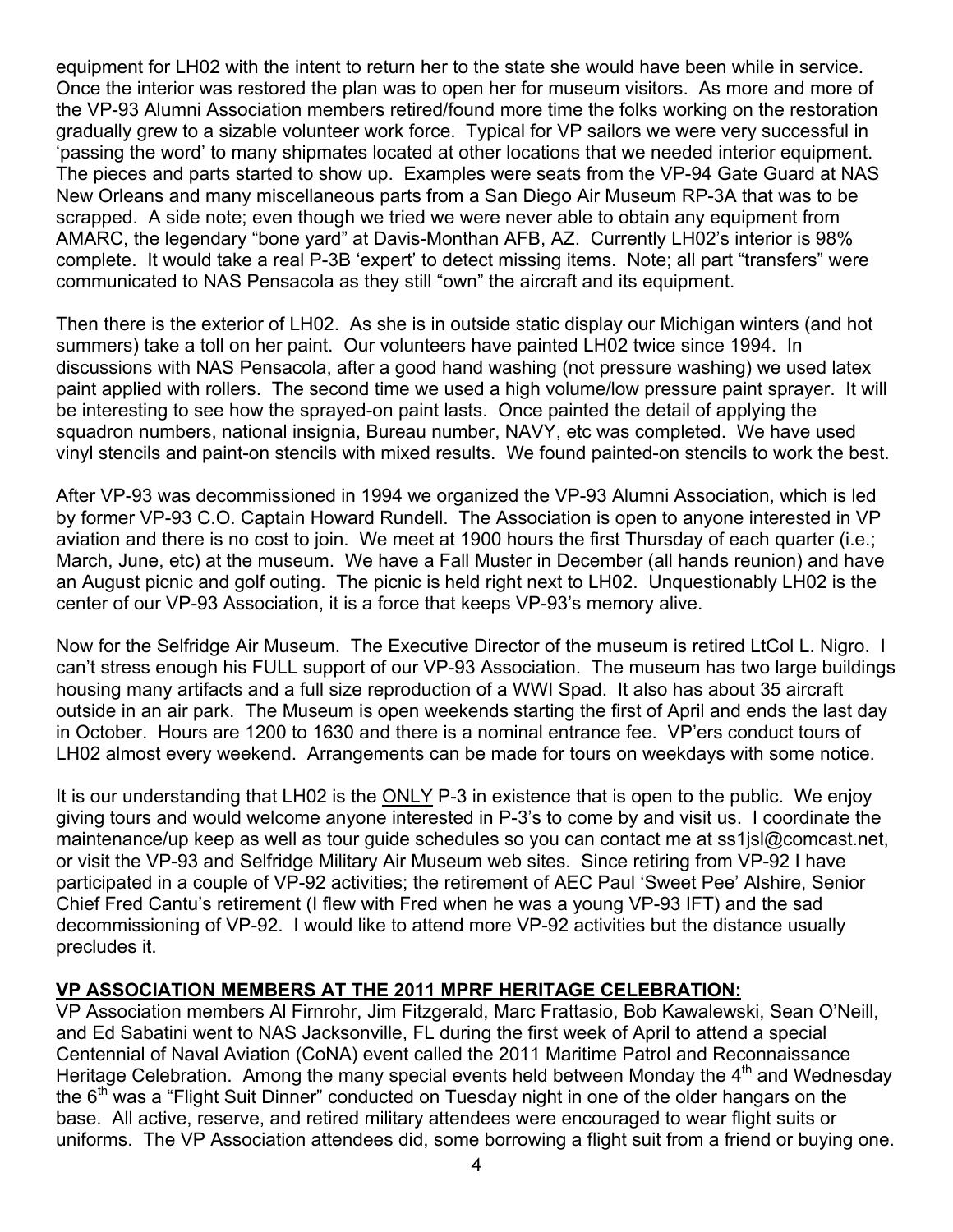Your newsletter editor, in keeping with the historical theme of this event and wanting to stand out from the rest of the sage green garbed crowd and by so doing engage people in conversation (what's the point of attending if not to socialize?), bought an original 1960s vintage Indian orange K-2B flight suit and MK2 "Mae West" life vest on eBay during the weeks leading up to the MPRF Heritage Celebration. This ensemble was worn to the Flight Suit Dinner along with a vintage VP-8 squadron cap with old-style large felt letters in honor of Patrol Squadron Eight, which recently relocated from NAS Brunswick to NAS Jacksonville but due to operational commitments had no official presence at this event. VP-8 was the first patrol squadron to get P-3s during 1962 and was also the first unit to employ them operationally in the fall of that year during the Cuban Missile Crisis and Cuban Blockade. The vintage flight gear that your newsletter editor wore to this event was identical to what VP-8's pilots, NFOs, and aircrewmen were wearing when flying the squadron's P-3As at that time.

After the MPRF Heritage Celebration concluded with the re-dedication of NAS Jax's PBY Catalina gate guardian on Wednesday afternoon, several VP Association members drove the six hours to NAS Pensacola to spend Thursday at the National Museum of Naval Aviation. We flew home on Friday.



*ABOVE: LT Patrick O'Neill, Bob Kowalewski, Ed Sabatini, Marc Frattasio, Al Firnrohr, Jim Fitzpatrick, and Sean O'Neill at the MPRF Heritage Celebration on NAS Jacksonville on Monday April 4th. LT Patrick O'Neill, Sean's son and a pilot with VP-26, flew the last P-3 out of NAS Brunswick while his dad (a former VP-92 pilot and commanding officer) did the same thing when NAS South Weymouth was closed. Sean O'Neill collection.*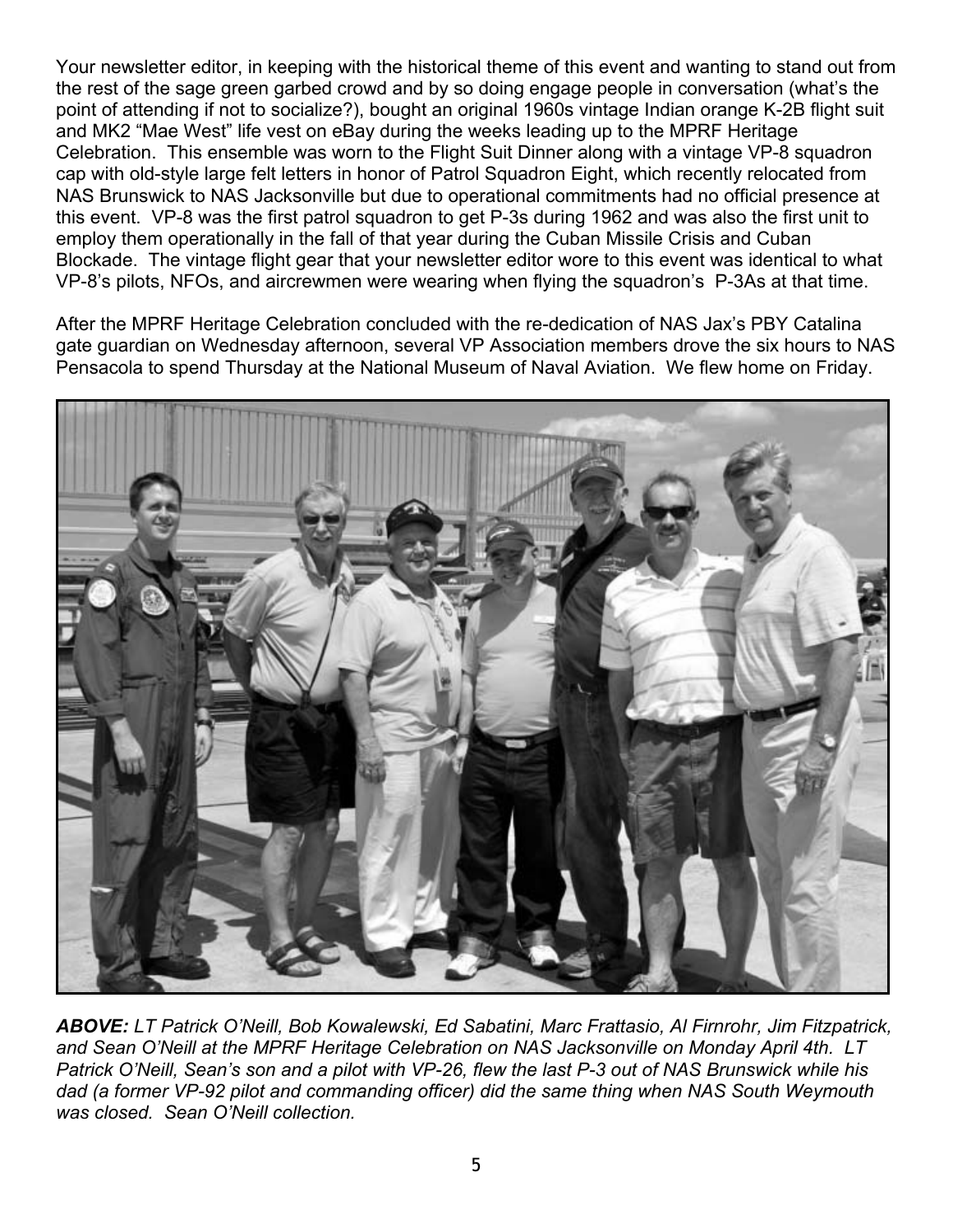![](_page_5_Picture_0.jpeg)

*LEFT: Former VP-92 TAR CDR J. David Britt, who is perhaps best known as "Tuba", was able to get away from his staff job long enough to make it down to NAS Jacksonville. Although he's traded in his old VP-92 squadron patch for his current command (Commander, Patrol and Reconnaissance Force ) he's still letting everybody know that he came from NAS Brunswick. BELOW: Ed Sabatini, Bob Kowalewski, Marc Frattasio, Al Firnrohr, and Jim Fitzgerald at the MPRF Heritage Celebration "Flight Suit Dinner" on Tuesday April 5th. All photos Marc J. Frattasio collection.* 

![](_page_5_Picture_2.jpeg)

## **MPRF HERITAGE CELEBRATION RECAP FROM JOHN LARSON OF THE VP-4 ASSOCIATION:**

I just came back from the Centennial celebration of Naval Aviation and especially observing Patrol Aviation in Jacksonville, Florida. It was April 4-6, 2011. I'm going to recap for you the briefing we received on Wednesday from Rear Admiral Michael Hewitt, Commander Patrol and Recon Force.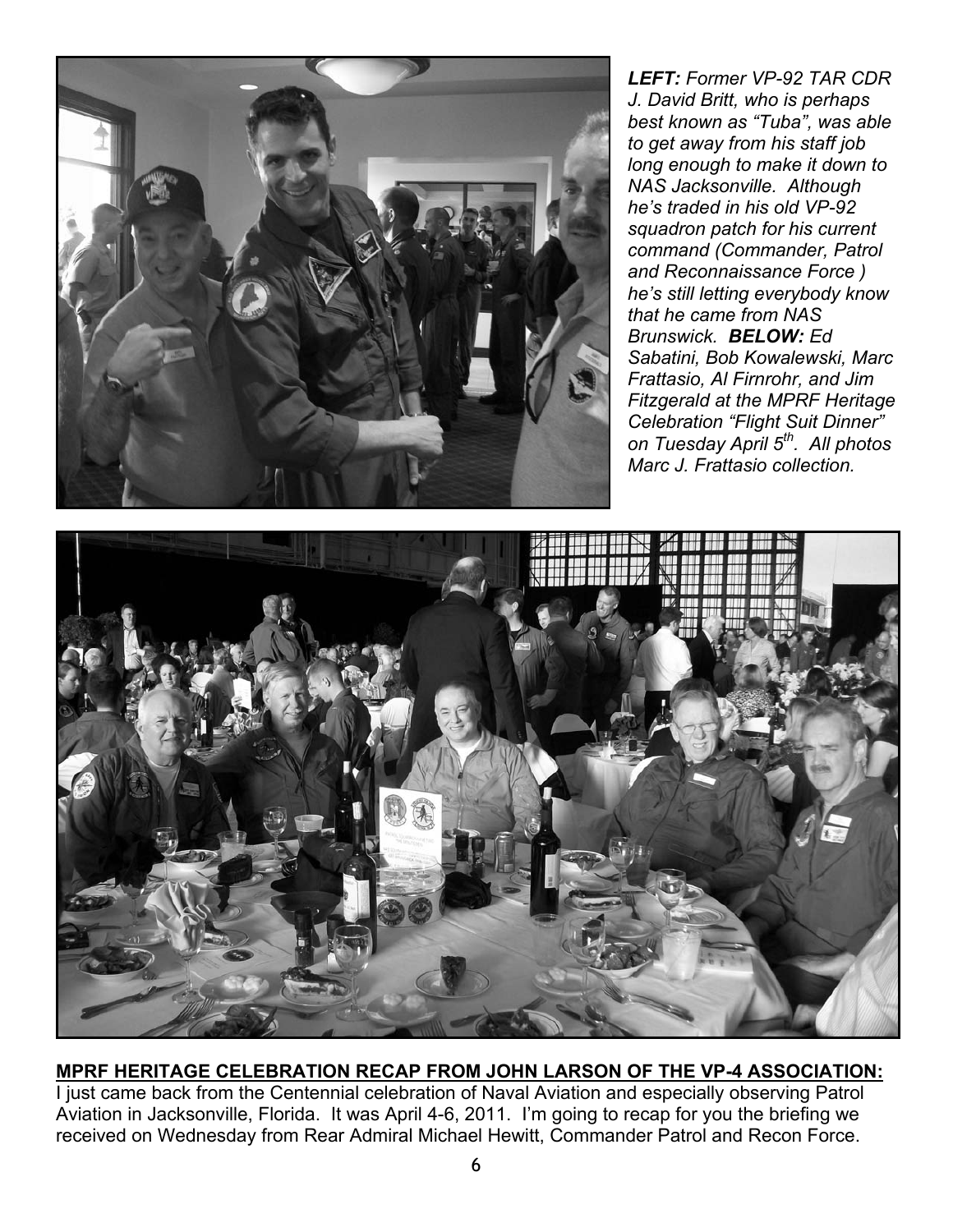After welcoming us to the event we were presented with a simulated briefing for a P-3 crew to fly against a Chinese Yuan class sub. The sub is a diesel-electric boat. It was first built in 2004. The speed of the sub is 20 knots. It has six torpedo tubes and can fire anti-ship missiles. The operating area for this event was in the Pacific Ocean east of Taiwan.

The briefing was then turned over to Commodore Tray Wheeler, CPW-11 in Jax. The breakdown of the Patrol Aviation community starts with ADM Hewitt as the commander of the MPRF. Under him are CPW-2, CPW-10 and CPW-11. There is an admiral commanding each operating area. Under him are CTF-57, CTF-72 and CTF-67.

At one point there were 450 P-3s but now we are down to approximately 85 mission-capable aircraft. A couple of years ago there were issues with the wings and some planes were "red striped", in other words put hard down. The fleet then got down to 49 aircraft. The planes are owned by the squadrons but they are also sharing them between squadrons. Sometimes they might leave a plane on deployment for the next squadron to use. Presently there are only two reserve P-3 squadrons left. They own their own planes but also share them. There are eighteen P-3 squadrons in all with 7,273 sailors: 1,346 officers and 5,927 enlisted personnel.

Commodore Dave Cutter from Wing Two spoke next. VP-4 is very busy with the Chinese Navy and are also providing relief in Japan. Other squadrons in Kaneohe are VP-9 and VP-47. Plus there is VPU-2. There is an ASWOC located in San Diego to assist squadrons working with the fleet. There has been a BAMS-D (D = "demonstrator") working in the Pacific for a while now. This is a Global Hawk UAV with special maritime sensors including cameras, radar, and communications gear for the Navy. It operates at 60,000 feet and has an endurance of over twenty hours. The pilots fly it from an undisclosed location in the desert while the TACCO and sensor operators are at Pax River. Usually there are three different crews on duty during these long UAV missions.

Commodore Pete Garvin from Wing Ten spoke next. The squadrons at Whidbey Island are VP-1, VP-40, VP-46, and VP-69. Also there is VQ 1&2. The VQ squadrons are deployed 365 days a year to Bahrain, Kadena, Sigonella Sicily, and Turkey.

Commodore Wheeler then spoke again. He said he had VP-5, VP-8, VP-10, VP-16, VP-26, VP-45, and VP-62, plus the special operations squadron VPU-1 at Jax. Patrol squadrons 8, 10 and 26 were at NAS Brunswick before it closed.

The Navy uses 24 different variations of the P-3 today. One version is the AIP. The improvements are: Radar, SAR (overland surveillance and radar images), ISAR (maritime surface detection images), Electro Optics/Infrared, ESM, Color Displays and Weapons-SLAM ER, and Maverick. The VP-5 crew that fired the Maverick off Libya had a LTJG TACCO and the PPC was on his first flight. They said they hope to declassify the video so we can see it someday. Presently VP-4 is in Kadena and Misawa. VP-5 is in Sigonella Sicily, Djibouti, and El Salvador (drug ops). VP-8 is currently in Bahrain and Qatar. The primary mission of the P-3 is still ASW. China has 66 submarines and the U.S. has 70 submarines. China has top of the line equipment and the subs are quiet.

If there is a piracy event, the Navy's interaction will have a P-3 overhead. In drug interdiction the bad guys have tried using semi-submersible and fully submersible subs to get drugs to the U.S. The Russians are still operating. They don't have a big presence like before, but they are out there. The Chinese are now considered a Blue Water Navy. They are operating beyond the "first chain of islands". That would be from Taiwan to Okinawa to Japan and East of that line.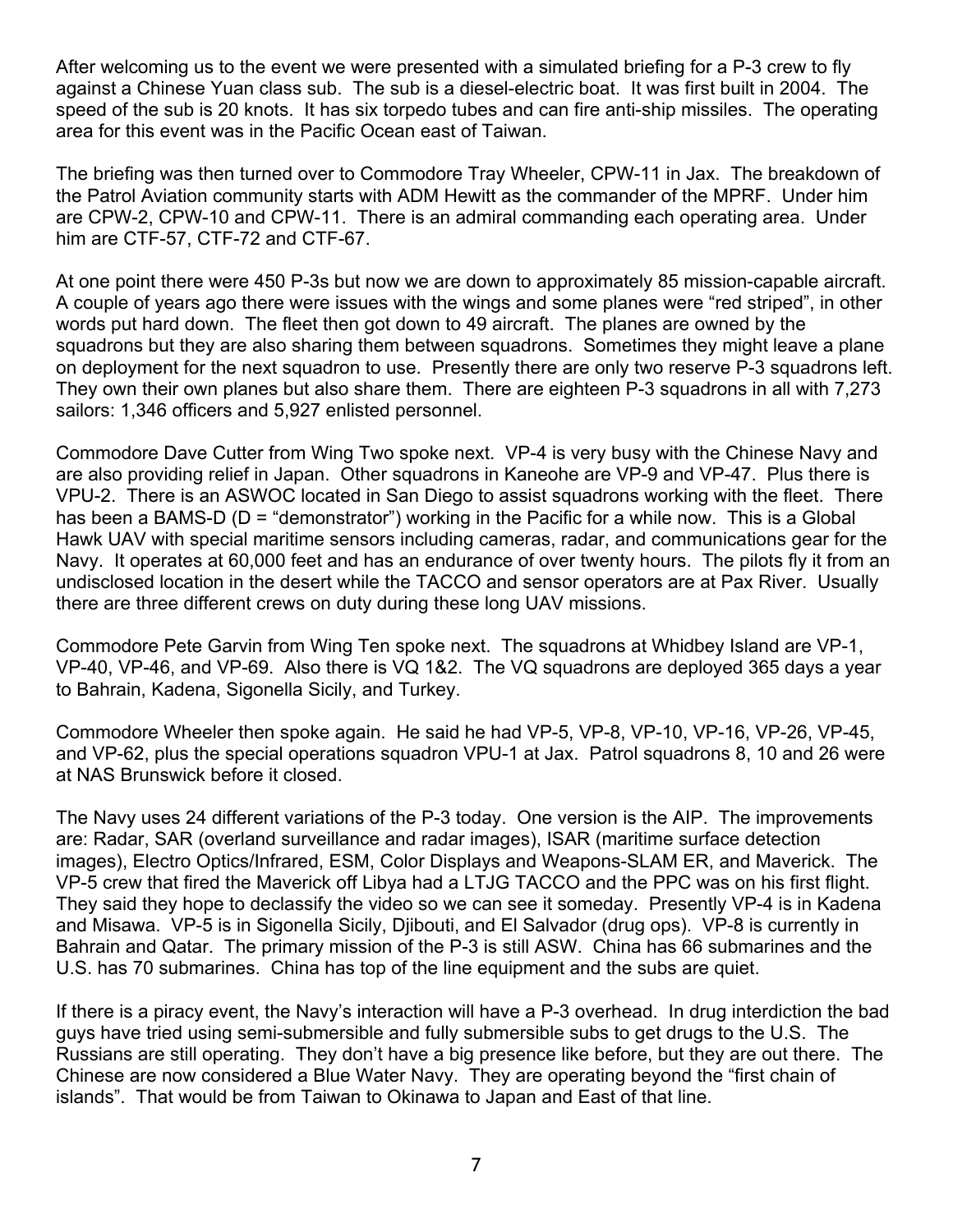The Navy's project manager for the P-8 spoke next. The Navy is buying 117 aircraft. It is a Boeing 737-800 with a -900 wing. It will weigh 187,700 lbs. It will cruise at 490 knots and maximum altitude is 41,000 feet. Its range is 4,000 miles or 1,200 miles with four hours on station. It has in-flight refueling capability. The P-8 is fuel efficient at 10,000 feet, but not so good at low altitudes. There is technology to launch sonobuoys at 10,000 feet to hit a lat/long position. The flight time is limited to seventeen hours due to engine oil limitations. It will have nine crewmembers composed of two pilots, two NFOs, three AWs, and two observers. There are five tactical crew stations in the back, and each is capable of being configured as any station (i.e. SS-3, TACO, NAV, etc.) as required. The plane is capable of carrying twenty total passengers. It can carry five MK-54 torpedoes in the bomb-bay behind the wings. There are four wing stations. It can carry 76 sonobuoys. They will be launched from three cylinders. They will be reloaded from the sono racks in flight. The cabin will remain pressurized. There is no MAD on this plane because of too much metal interference. There might be an expendable drone the size of a sonobuoy that could be shot out of the plane to fly MAD runs. This might happen in 2016. There are dual navigation systems. INS and also celestial info could be fed into the NAV system. The plane will come on line in 2013 and one Jax squadron will be the first to get it. It has early warning self-protection and ESM. The plane that was at the event was the third (T-3) built. There are six planes in flight-testing. The first production plane for the Navy is in Renton, WA going through the production line. There will be six aircraft and twelve crews in each squadron.

The events for the three days were; on day one there was a tour of the P-3 simulators, the new hanger which will house the current squadrons and the P-8s. They can fit ten P-3s in the hanger. Then in the afternoon was the fly-by. There were vintage aircraft; Stearman and TBM. Then there was a T-34C, C-12, and T-44C. Then came three P-3s. The first was painted in WW II PBY markings. The next two were in the old white and black or white and dark gray colors. Then the highlight was the arrival of the P-8. Unfortunately the PBY was not able to attend due to maintenance issues. They looked into bringing in a fire bomber P-2 but the operator wanted a lot of money and it exceeded the budget of the planners for this event. On Tuesday night was the heritage dinner. Vice Admiral Al Myers, Commander of Naval Air Force (Air Boss) was the guest speaker. There were seventeen admirals in attendance. The three P-3s the P-8 and the BAMS were parked outside the hanger for viewing. Then we had the induction of the first group into the Patrol Aviation Hall of Fame. One familiar name was Lockheed test pilot Jay Beasley, "Mr. P-3". ADM Hewitt said he would like to make the MPRF Reunion an annual event. On Wed morning we had the briefing from ADM Hewitt and the Commodores. In the afternoon, we attended the rededication of the PBY on the base. It took two years to restore the plane. There were four crewmembers from WW II who were on the PBY present at the dedication.

I have posted pictures and video that I took at http://patrolaviationjaxapril2011.shutterfly.com and at http://patrolvideojax2011.shutterfly.com. Most of the video is of the heritage dinner and dedication of the PBY, not to mention some P-3s flying. I had a great time at this event. During the dinner, they showed a video of the early years of Naval Aviation and then covered the Patrol Aviation era up to the present. In one scene towards the end is a shot of VP-4 commanding officer CDR Messegee (1975) flying and chasing a sub. There was a copy of VP-4's P-2 "Ruler of the Sea" print hanging right outside the auditorium at VP-30. There were only two other prints on the wall; a PBY and P-3B. Being at the VP-30 hanger brought back memories of hearing the sound of an APU, and the Allison engines running. Not to mention the smell of JP. It was an honor being around some our nation's finest young people who are now carrying on the mission of defending this great nation.

#### **THE MARITIME PATROL ASSOCIATION:**

The people who organized the recent MPRF Heritage Celebration at NAS Jacksonville want to keep the ball rolling and have similar reunions on a regular basis. To this end, they are putting together a new group called the Maritime Patrol Association.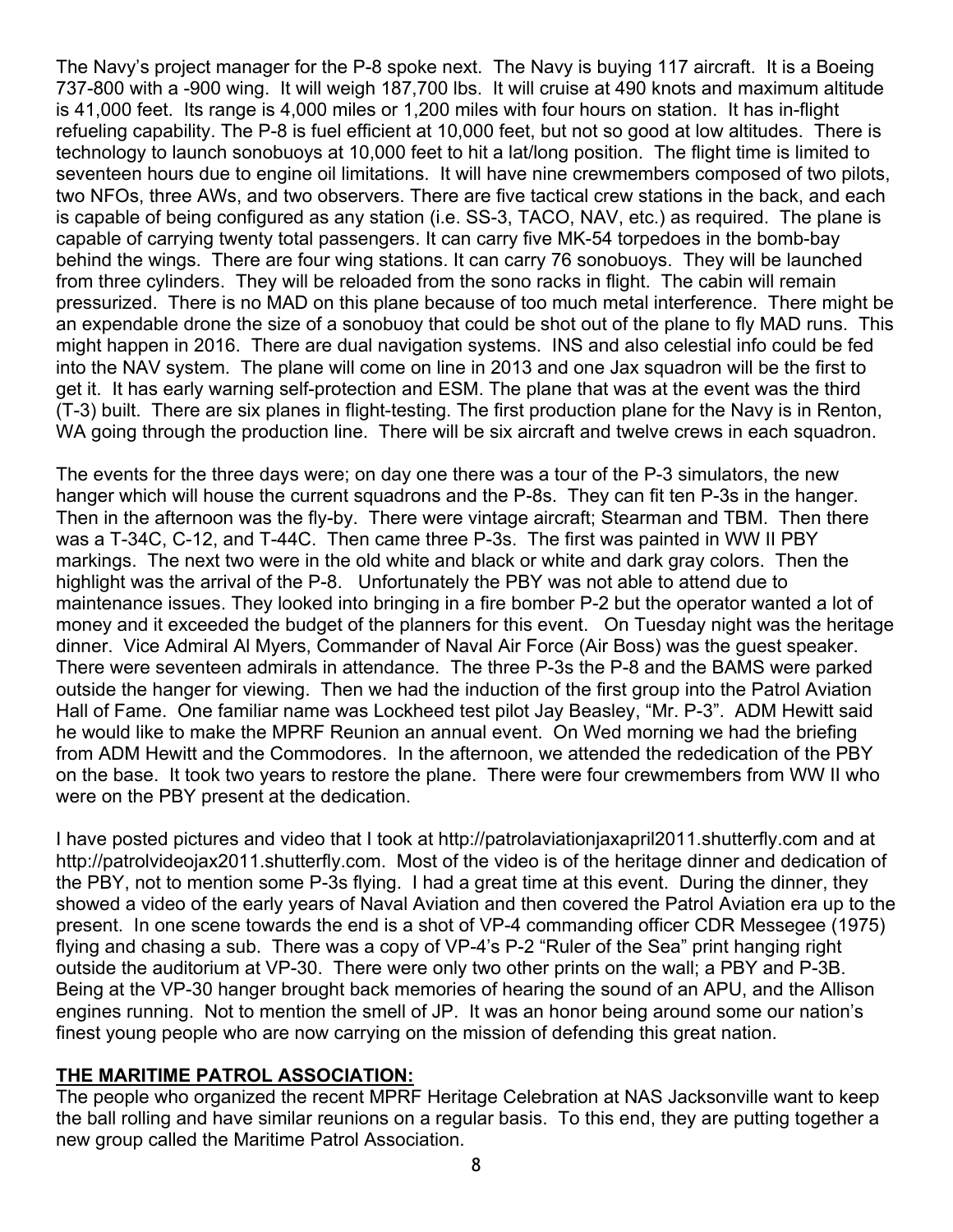The mission statement of the MPA Association is "The Maritime Patrol Association, Inc (MPA) was founded in 2011 to provide recognition and to enhance the prestige of the U.S. Maritime Patrol and Reconnaissance community by promoting the use of the patrol and reconnaissance aircraft in the United States Navy. In pursuing these objectives, MPA will provide a forum whereby past, present and future MPA members can: interact and network with each other through a variety of meetings and events and media; provide recognition to those persons who have made significant contributions to the community; and be continuously informed of new developments and accomplishments in the Maritime Patrol and Reconnaissance community."

For more information about this new group write to them at Maritime Patrol Association, P.O. Box 600061, Jacksonville FL 32260-0061, send e-mail to info@maritimepatrolassociation.org, or check out their web site at http://www.maritimepatrolassociation.org.

# **UP-COMING PUBLIC AVIATION EVENTS AT FORMER NAS BRUNSWICK:**

There's going to be a pancake breakfast and fly-in at "Brunswick Executive Airport (former NAS Brunswick,  $\overline{ME}$ ) on Saturday June 4<sup>th</sup> between 8 AM and 4 PM. For details about this first-ever fly-in go to http://www.mrra.us. Also, don't forget that the Navy is bringing the Blue Angels to Brunswick on the weekend of August  $27<sup>th</sup>$  and  $28<sup>th</sup>$  for the Great State of Maine Air Show & Business Aviation Expo. For more information about the August air show go to http://www.greatstateofmaineairshow.us.

![](_page_8_Picture_4.jpeg)

## **WHIDBEY LOSES POSEIDON, 1000s OF JOBS IN DOUBT (Whidbey News Times 2/15/11):**

*ABOVE: Boeing artwork showing a P-8's hard points loaded with Harpoon missiles and its bomb bay full or torpedoes and other ordnance.*

The Navy's announcement this week that Whidbey Island Naval Air Station will not be among the recipients of the new P8-A Poseidon jets has left many pondering an \$87 million dollar question: What does this mean for the base's existing P-3 squadrons and its 2,600 personnel? Unfortunately,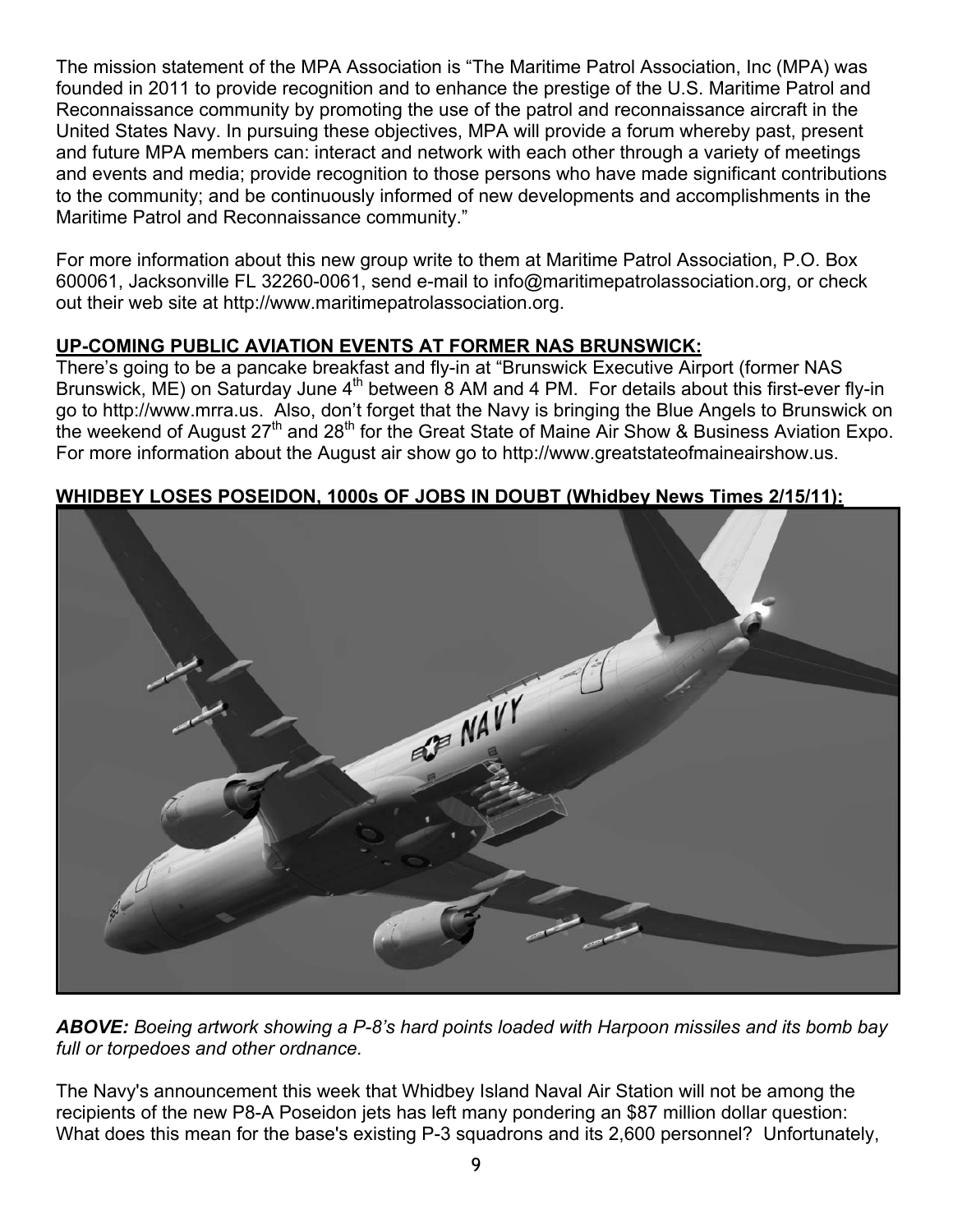it's an answer no one seems to know. "We don't know anything yet," said Kimberly Martin, NAS Whidbey public affairs officer. "We haven't received any official statement. We're waiting to hear just like everyone else."

Base officials only learned of the news from a statement Congressman Rick Larsen released early Monday morning. It reported that the Navy has decided that Jacksonville, Fla. and Kaneohe, Hawaii would be the first two homes of the new P8-A Poseidon squadrons, which just last year had been promised to Whidbey. "This was a difficult decision for the Navy," Larsen said in the news release. "I am not happy about it."

Larsen, a Second District Democrat and a member of the House Armed Services Committee, said the Navy believes the P8-A Poseidon – a submarine hunter and surveillance aircraft - should be stationed as far forward in the Pacific as possible. The congressman added that he appreciated the strategy behind the decision but that he will "demand the full justification behind it."

According to Larsen's statement, basing the P8-A squadrons in Hawaii and Florida means those aircraft won't be sent to NAS Whidbey to replace the base's P-3 squadrons. The Navy had been planning to phase out the aging turbo-prop aircraft with squadrons of the newer P8-A jets, a transition that was expected to wrap up by 2020.

The airbase is by far Whidbey Island's largest employer, with a workforce numbering 10,000 strong that includes about 2,400 civilian employees. Its total economic footprint is estimated at about \$575 million a year. The base's four existing P-3 squadrons, which represent about 2,600 jobs, are a big piece of that pie. According to Martin, their payroll alone is believed to dump roughly \$87 million into the island's economy every year.

But many Whidbey Island officials say it's way too soon to panic. Oak Harbor Mayor Jim Slowik said he's spoken with Larsen and that he got no indication that the Poseidon decision in any way threatens base's existing P-3 squadrons, even though they're destined for retirement. "What's good and isn't being said is that the P-3s aren't going anywhere," Slowik said. He also said that Chief of Naval Operations Adm. Gary Roughead's term is nearly up and that a lot could change with new leadership and a shifting economy. Decisions made today can always be reversed later on, he said. "This may be the initial cut, but it's not the final cut," Slowik said.

This would not significantly alter the message or focus of his trip to the Pentagon next month with city councilmen Jim Palmer and Danny Paggao. As they have for the past 19 years, the Oak Harbor contingent will remind the Navy's top brass just how important the air base is to the community and the nation's defense. Island County Commissioner Angie Homola, who is chair of the board of commissioners, could not be reached despite requests for comment Monday and Tuesday.

According to Larsen's staff, the congressman learned of the Navy's change of plans from Roughead himself in an early Monday morning phone call. However, they could not confirm by press time just how the decision may affect the base's P-3 squadrons. Larsen did say in his press release that the Poseidon decision may only be temporary, and that P8-A squadrons may yet end up on the base sometime in the future. It's an ideal location for the Navy for a variety of reasons, from the high quality of life and low cost of living the island provides to the wide access to good training ranges. "Northwest Washington will continue to be an essential region for the U.S. Navy as the Navy has committed to keeping a carrier in Everett, expanding the Growler program at Whidbey, and considering future opportunities for P8-A squadrons to come to NAS Whidbey," Larsen wrote.

# **BOEING BEGINS ASSEMBLY OF FIRST PRODUCTION P-8A (Tacoma News Tribune 3/11/11)**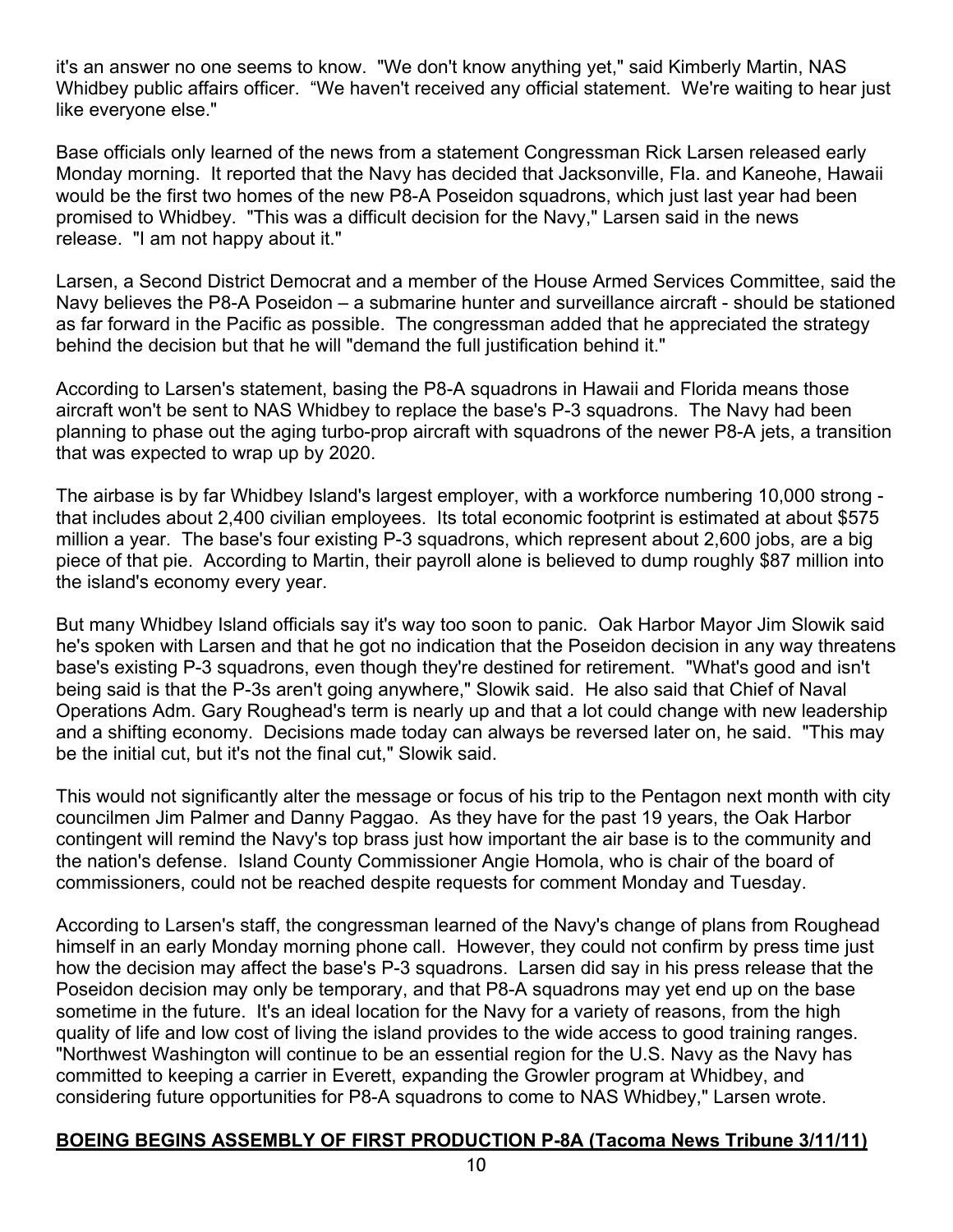Boeing began assembly this week of the first of what will be 117 sub hunting aircraft at its Renton plant. The Navy P-8A is a militarized version of Boeing's popular 737 single-aisle passenger jet. The plane is modified to carry sophisticated electronic gear to track submarines and surface vessels. The aircraft will also carry weapons to destroy submarines.

The company has already built seven of the P-8A aircraft for testing. This week's assembly start will be the first of the production aircraft being constructed for the U.S. Navy. That first aircraft will be delivered to the Navy next year and go into regular service replacing the Navy's P-3 sub hunter. The P-3, many of which are based at the Whidbey Island Naval Air Station, is a derivative of the turboprop Lockheed Electra passenger aircraft which first entered commercial service in the late '50s.

Boeing is hoping the Navy order will generate business from other countries for the surveillance plane. The Poseidon team is using a first-in-industry in-line production process that draws on Boeing's Next-Generation 737 production system. All aircraft modifications unique to the P-8A are made in sequence during fabrication and assembly.

## **VP-16 QUALIFIES FIRST CWO PATROL PLANE COMMANDER (Jax Air News 3/9/11):**

VP-16 recently qualified CWO3 Dan Haller as a P-3C Orion patrol plane commander (PPC) – making him the first chief warrant officer PPC in P-3 fleet history. As a qualified PPC, Haller will be tasked to ensure the safe operation of the P-3C and ensure the crew and the aircraft return home safely.

The Flying Chief Warrant Officer Pilot Program was instituted in January of 2006. This extremely competitive program takes highly motivated enlisted Sailors and commissions them as warrant officers to complete training as naval pilots and naval flight officers (NFOs). The program allows chief warrant officers to serve as pilot or NFO in the P-3, EP-3, E-6 and the helicopter communities. The goal behind qualifying warrant officers is to create naval pilots and NFOs who are not restricted to the career path that is taken by unrestricted line officers.

Haller enlisted in the Navy in August 1997 as an aviation machinist mate. He attended aircrew school and was soon qualified as a P-3C Orion flight engineer. He successfully completed tours with VP-9 and later as an instructor flight engineer at the P-3C Fleet Replacement Squadron, VP-30.

Haller was commissioned Dec. 1, 2006. After attending aviation preflight indoctrination and primary flight training in Pensacola, Haller completed advanced flight training in Corpus Christi, Texas and received his wings of gold in August 2008. He then returned to VP-30, this time as a student pilot, and was then assigned to VP-16 in May 2009.

Haller said, "It is an honor to pave the way for future warrant officer aviators. My only goal is to set the standard for all other flying warrants in the fleet."

The historic achievement that Haller has accomplished serves as an example to all enlisted Sailors that other opportunities for advancement are available to them. The success that Haller has had during his career in naval aviation, as both an enlisted Sailor and as an officer, will bring the intrinsic benefits of the Flying Chief Warrant Officer Pilot Program to the attention of many within the aviation community and the Navy.

## **P-3 MAKES HISTORY WITH MISSILE FIRING (Navy Times 4/11/11):**

The March 28 attack against a Libyan coast guard vessel was an historic moment for the P-3 Orion. Typically used as a maritime patrol aircraft and submarine hunter, it marked the first time in the airframe's 41-year history that a P-3 fired an AGM-65F Maverick missile on a hostile boat, according to a spokesman for Joint Task Force Odyssey Dawn. It was an unusual occurrence for a plane that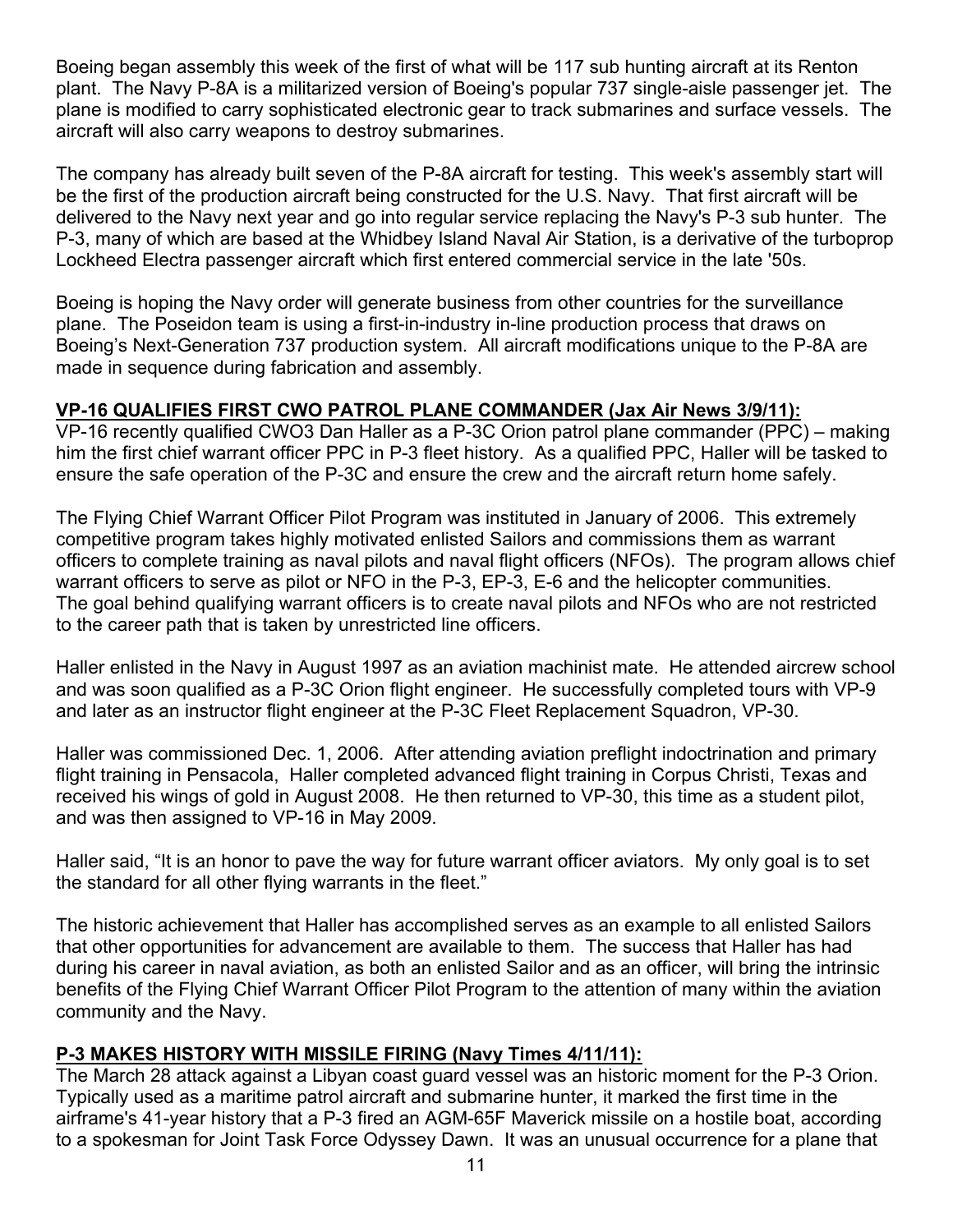has made a career as a sophisticated surveillance aircraft that has fired only at land targets and rarely at that.

While flying over the waters off Libya, the Orion, attached to Task Force 67, came across the Vittoria, a 12-meter vessel, and two smaller boats that were firing at merchant ships in Misrata. The port city is on the western side of Libya's coast where rebels and forces loyal to Libyan leader Moammar Gadhafi are fighting. The boats were "firing indiscriminately," according to a JTF statement.

The Orion, belonging to the "Mad Foxes" of Patrol Squadron 5 based out of Naval Air Station Jacksonville, Fla., opened fire with two Maverick missiles. Vittoria beached itself after several explosions were spotted in the nearby port; the JTF did not respond to questions on whether the boat itself was damaged.

An Air Force A-10 Thunderbolt II opened fire on the two smaller boats with its 30mm GAU-8 Avenger cannon, destroying one boat and causing the crew to abandon the other. Nearby, the destroyer Barry managed the airspace and maritime traffic.

The P-3 acted to protect civilian lives, as permitted in the U.N. resolution that authorizes the action over Libya, said Marine Capt. Clinton Gebke, a spokesman with the joint task force. This engagement wasn't the first time the Orion has fired a shot in combat, but it demonstrates the airplane's versatility and the importance of early air dominance, Gebke said. If the airspace hadn't already been cleared of Libyan threats, the Orion would have been extremely susceptible to an attack and likely unable to target the boat, said Eric Wertheim, editor of Combat Fleets of the World. "It's both venerable and vulnerable," he said.

While equipped to engage watercraft, the March 28 attack differs from the Orion's primary role. Current versions of the P-3C are designed primarily for anti-submarine patrols and maritime surveillance missions. It has several surveillance and communication systems, but in the last two decades was reconfigured to carry the AGM-84K Standoff Land Attack Missile-Expanded Response, the MH-54 lightweight torpedo, as well as the Maverick guided missile, the weapon used in the recent attack. Even with the weapons capabilities, the Orion is still mostly used for patrols. The mission dictates whether an aircraft is equipped with munitions, Gebke said.

Used by the Navy, Marines and Air Force, the Maverick missile is designed for close-air support, interdiction, and defense suppression and can be used against ships, armor, air defenses, and other targets. There are different variants; the version used on the Orion is equipped with a 300-pound penetrating warhead and an infrared targeting system. The Marines have a laser-guided version on the AV-8B Harrier II while the Air Force carries an electro-optical guided missile on the F-16 Fighting Falcon and the Thunderbolt. While the Thunderbolt was a part of the engagement and can carry Mavericks, the missiles were not used.

The Orion's work over Libya is a major departure from the missions it was designed for when it became operational more than four decades ago, said retired Capt. George Watt, a former P-3C naval flight officer who served with VP-5, the squadron in the attack. During the Cold War, it used its 2400-mile range to track Soviet subs in missions that stretched over 14 hours. But with the collapse of the Soviet Union and the loss of an adversary with an extensive and stealthy submarine navy, the Orion was reformatted to fit the surveillance-heavy role it fills today. It made it useful in counternarcotics efforts as well as search and rescue missions, operations where endurance is extremely valuable, Watt said. "What's amazing is that we're flying the P-3 Orion at all. Here we have an airframe that's still reliable and completely outfitted," he said.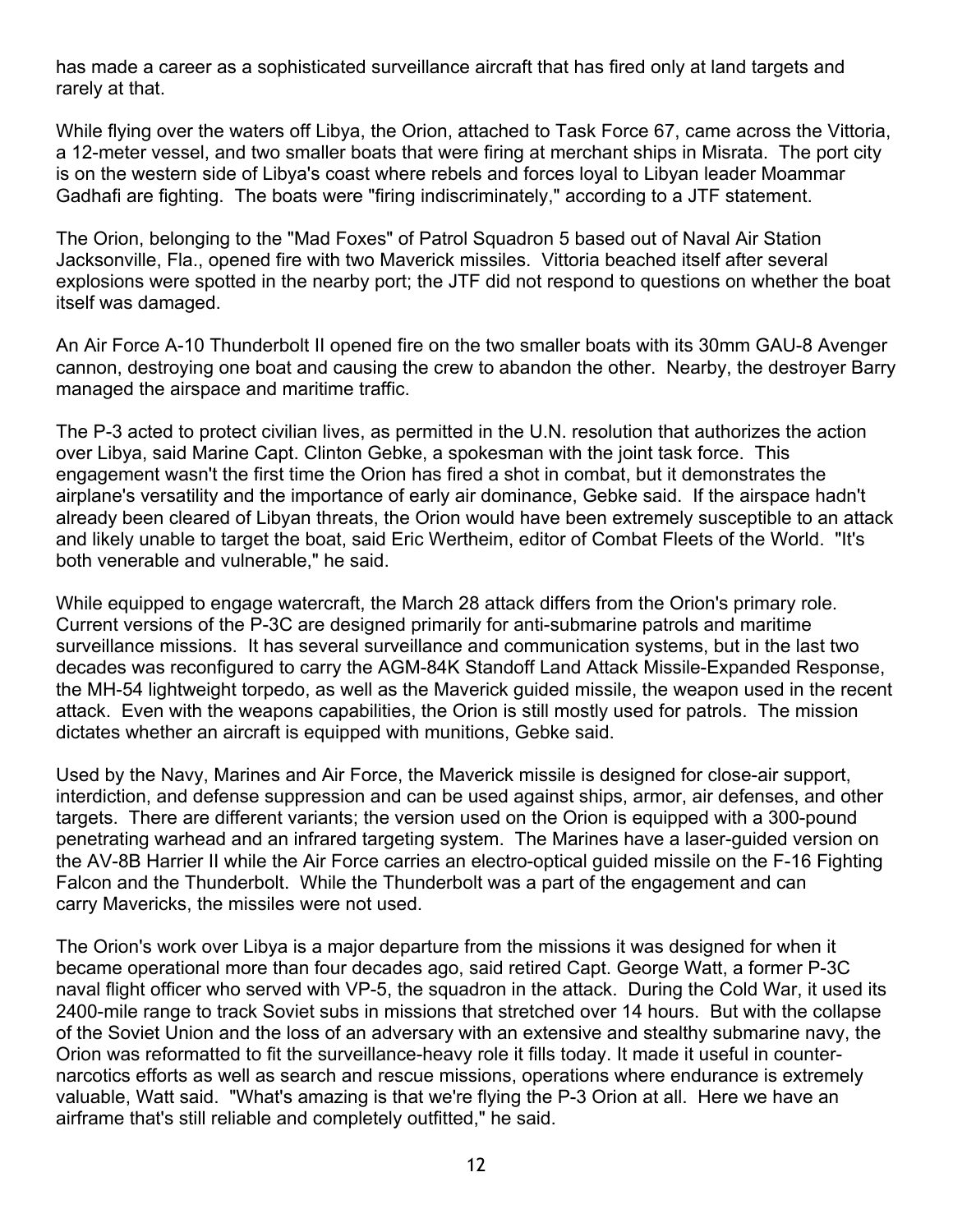The Orion's days are limited. The Navy is in the process of replacing it with the P-8A Poseidon, a modified Boeing 737-800ERX. The new plane will be operational in 2013 and is expected to provide better anti-submarine warfare and anti-surface warfare capabilities.

# **NASJRB WILLOW GROVE DISESTABLISHED:**

Naval Air Station Joint Reserve Base Willow Grove, PA was officially disestablished in a ceremony conducted at 1500 on Wednesday March  $30<sup>th</sup>$  that included a final USNR flight from the airfield. The last Navy Reserve tenant squadrons on the base were VR-64, VR-52, and a C-12 detachment. All three units were relocated to nearby McGuire AFB. Established as NAS Willow Grove during the Second World War, the base became a major Naval Air Reserve Training Command facility during the immediate postwar era. It is now in the hands of the Pennsylvania Air National Guard and is called Willow Grove Air National Guard Base.

# **CHINESE AIRCRAFT CARRIER NEARS COMPLETION (Taiwan News 4/12/11):**

![](_page_12_Picture_4.jpeg)

*ABOVE: The "new" Chinese aircraft carrier Shi Lang being readied for action. The ChiComs are naming it after the historical figure who originally conquered Taiwan for China. This is not good…* 

After nearly nine years of refurbishing work, China's first aircraft carrier — a platform that could add to Taiwan's defense concerns — could soon embark on its maiden voyage, Chinese media reported last week. Work on the Varyag, a refurbished carrier purchased from Ukraine in 1992 for about US\$20 million, was near completion and the hull was being painted in the standard Chinese naval color, a Web site associated with the state-run People's Daily newspaper reported last Wednesday.

Seen as one of Chinese President Hu Jintao's last accomplishments before he steps down next year, the aircraft carrier could take to sea as early as July 1, reports said. Expected to be renamed "Shi Lang," after the Qing Dynasty admiral who conquered what is now known as Taiwan in 1681, the carrier has been undergoing modernization work at the port of Dalian since 2002. Although the hull was built in 1988 by the former Soviet Union, the vessel acquired by China did not include the electronic circuits, radars, antennas, engines or other devices. A report by UK-based Jane's Defense Weekly on Friday said the carrier would come equipped with phased array radars and surface-to-air missiles, making it a more independent platform than its US equivalent, which is dependent on Aegis-type guided missile cruisers for protection.

Commenting on the reports, Lan Ning-li, a retired vice admiral in the Republic of China Navy, told the Central News Agency last week that after being assigned to the People's Liberation Army (PLA) Navy fleet in the South China Sea fleet, the carrier would be in a position to move in areas surrounding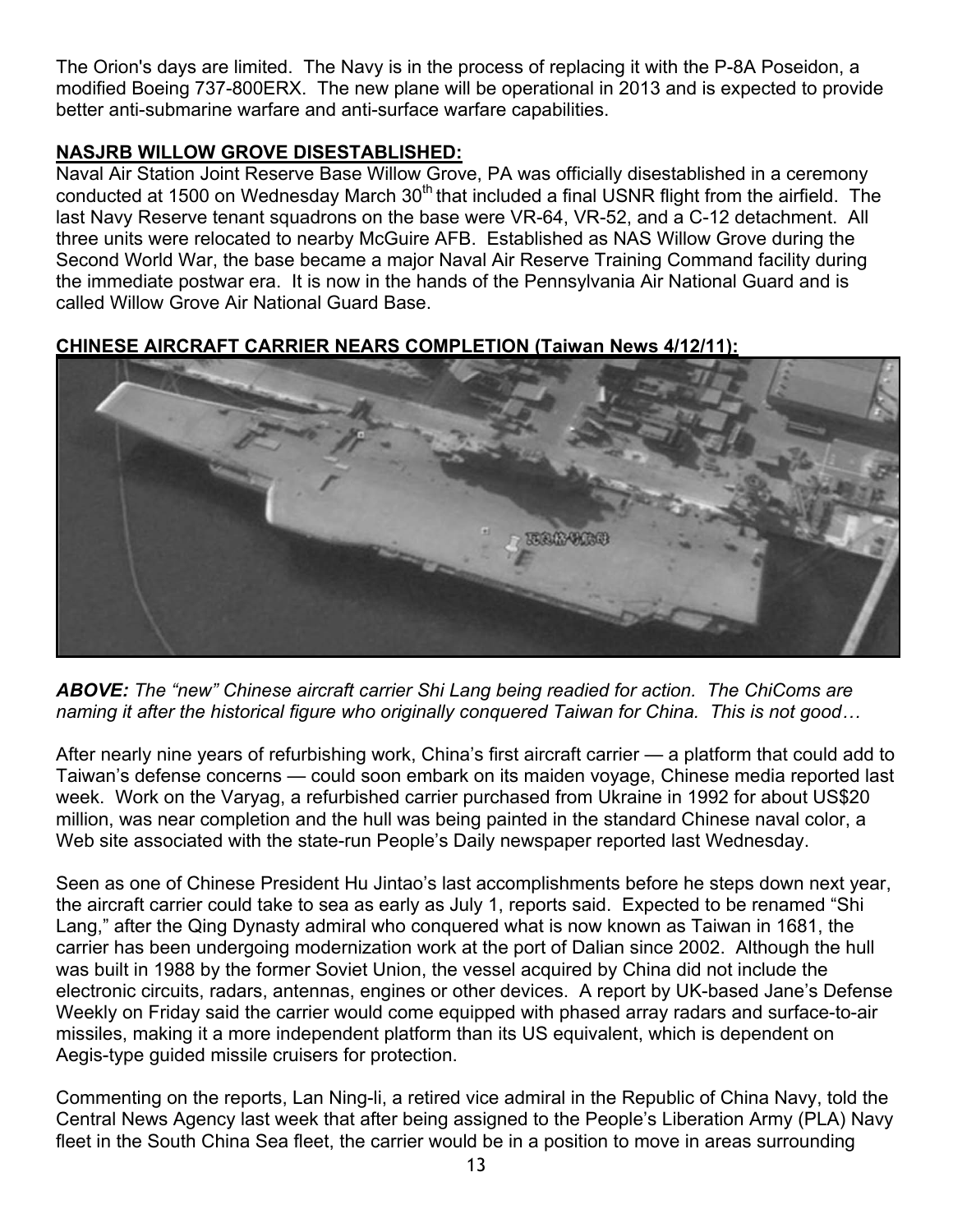southern and eastern Taiwan, a scenario that would pose "a certain threat" to the country. Even if Taiwanese vessels could block entry from the north and south sides of the Taiwan Strait, the "Shi Lang" would still allow China to expand its naval activities eastward into the Pacific, he said. "That will make Taiwan vulnerable to enemy attacks at sea from both front and rear," Lan said.

Despite reports that refurbishing work had entered its final phase, many of the sophisticated electronics on the carrier likely had yet to be installed, Lan said. A picture provided by the People's Daily showed the large bridge, minus the phased array radar, nearing completion. The 302m long and 70.5m wide carrier, which comes with a loaded displacement of 67,000 tonnes and a speed of between 29 knots and 31 knots, can host as many as 50 aircraft of various types — possibly including Russian-made SU-33 and carrier-modified, Chinese-made J-10, as well as anti-submarine helicopters and early-warning helicopters. As Chinese pilots have no experience taking off from and landing aircraft on carriers, it could be a while before the impact on regional security of the deployment of the "Shi Lang" is truly felt.

## **RECOMMENDED READING:**

![](_page_13_Picture_3.jpeg)

**Project Azorian: The CIA and the Raising of the K-129** by Normal Polmar and Michael White (ISBN 9-781591-146902) presents the story of the secret CIA project to raise a sunken Soviet Navy Golf-class SSB from the depths of the Pacific Ocean north of Hawaii. Employing eccentric billionaire Howard Hughes as cover, the CIA funded the construction of a special ship, the Glomar Explorer, to secretly raise the submarine in 1974 from where it had sunk with the loss of all hands in 1968. Though principally intended to retrieve a nuclear-armed ICBM and Soviet Navy cryptologic materials, the 500 million dollar (in 1974 funds) salvage project was only minimally successful since only a small portion of the forward section of the submarine's hull was raised, the rest including the most sought-after section falling back to the sea floor and allegedly being smashed to bits as it approached the surface. 238 pages with several photographs. You can purchase this book over the Internet from on-line bookseller Amazon at http://www.amazon.com or special order it from any good book store.

# **ON THE INTERNET**

![](_page_13_Picture_6.jpeg)

Looking for an accurate model of the aircraft that you flew or maintained? Silent Thunder Models on the Internet at www.silentthundermodels.com or toll free at 1-888-745-3688 will custom-build desktop display models of PBY Catalinas, P4Y Privateers, P-2 Neptunes, and P-3 Orions in your choice of color scheme, squadron markings, bureau number, and side number for between \$195 and \$350 plus shipping. "Generic" Catalinas, Neptunes, and Orions similar to the P-3C shown here are in stock for immediate delivery priced between \$159 and \$179 plus shipping. For custom-built or custom-painted models one or more decent quality photos of the original aircraft is required.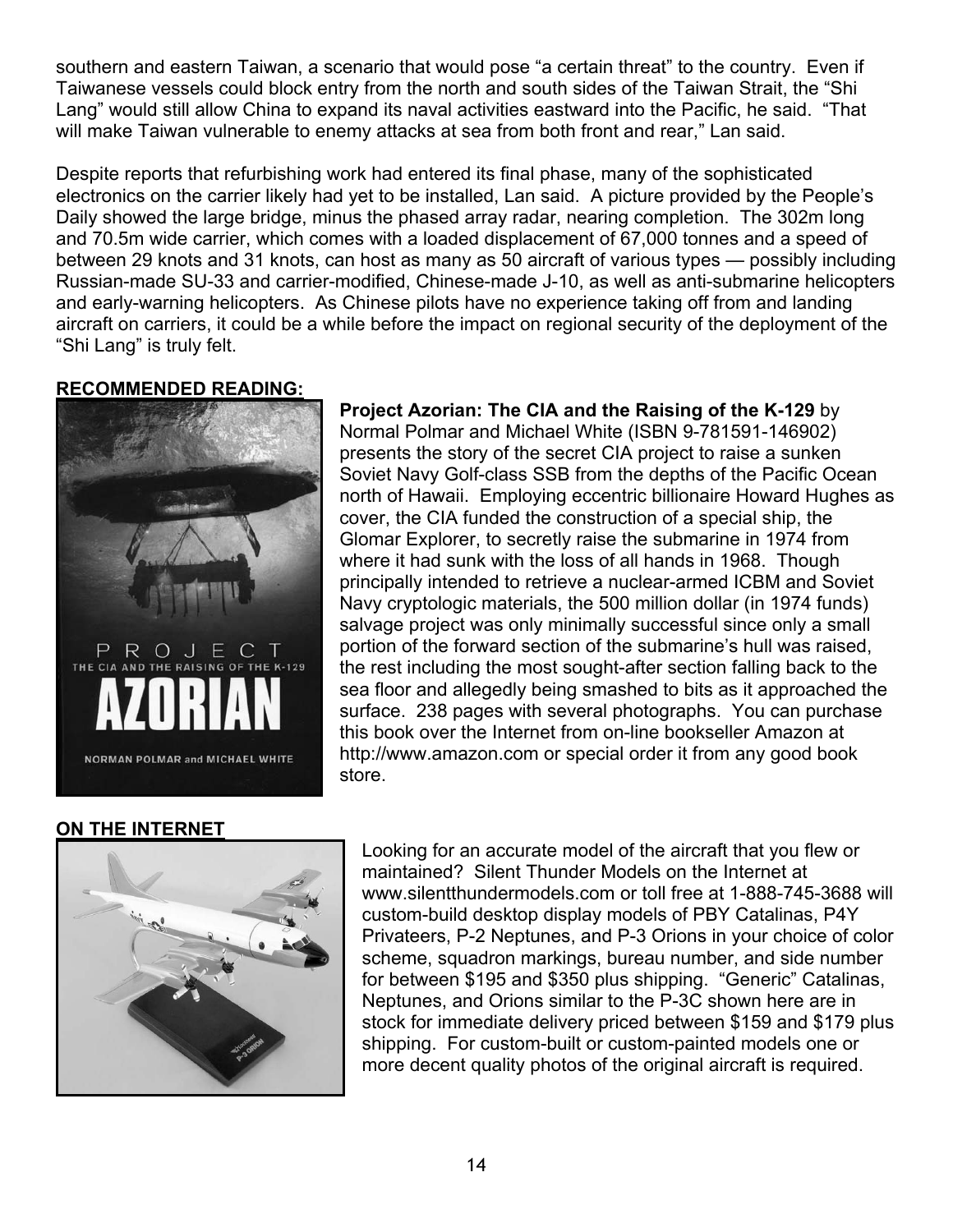# **MONTHLY MEETING:**

Don't forget that we meet for lunch on the last Thursday of every month at the Officer's Club at Hanscom AFB in Bedford, MA from 1130 to 1330. Please join us if you can. If you don't have a military ID (base stickers are no longer required) contact Okie O'Connell at 781-335-0553 or Bill Hanigan at 781-585-4950 so your name can be added to the base's security access list. Note, all persons without a military ID are required to enter the base at the civilian gate, not the Hartwell gate.

# **PARTING SHOT:**

![](_page_14_Picture_3.jpeg)

*ABOVE: Jeff Tech, Dick Norris, Wes Fash, and Dan Wheeler, shown here, were popular fixtures at VP-92 during the 1990s. Please consider joining us at Hanscom Field in Bedford, MA for this year's VP Association annual reunion banquet on Saturday September 17th. You never know who might show up from your old squadron and we normally get over one hundred attendees. Please consider joining us at the reunion this year. A reservation form is presented on the last page of this newsletter. If you intend to attend the reunion, please send it to Bill Hanigan ASAP. We'd love to see you there!*

![](_page_14_Picture_5.jpeg)

*Until Next Time, Lose Not Thy Speed In Flight Lest The Earth Rise Up And Smite Thee – "Frat".* 

![](_page_14_Picture_7.jpeg)